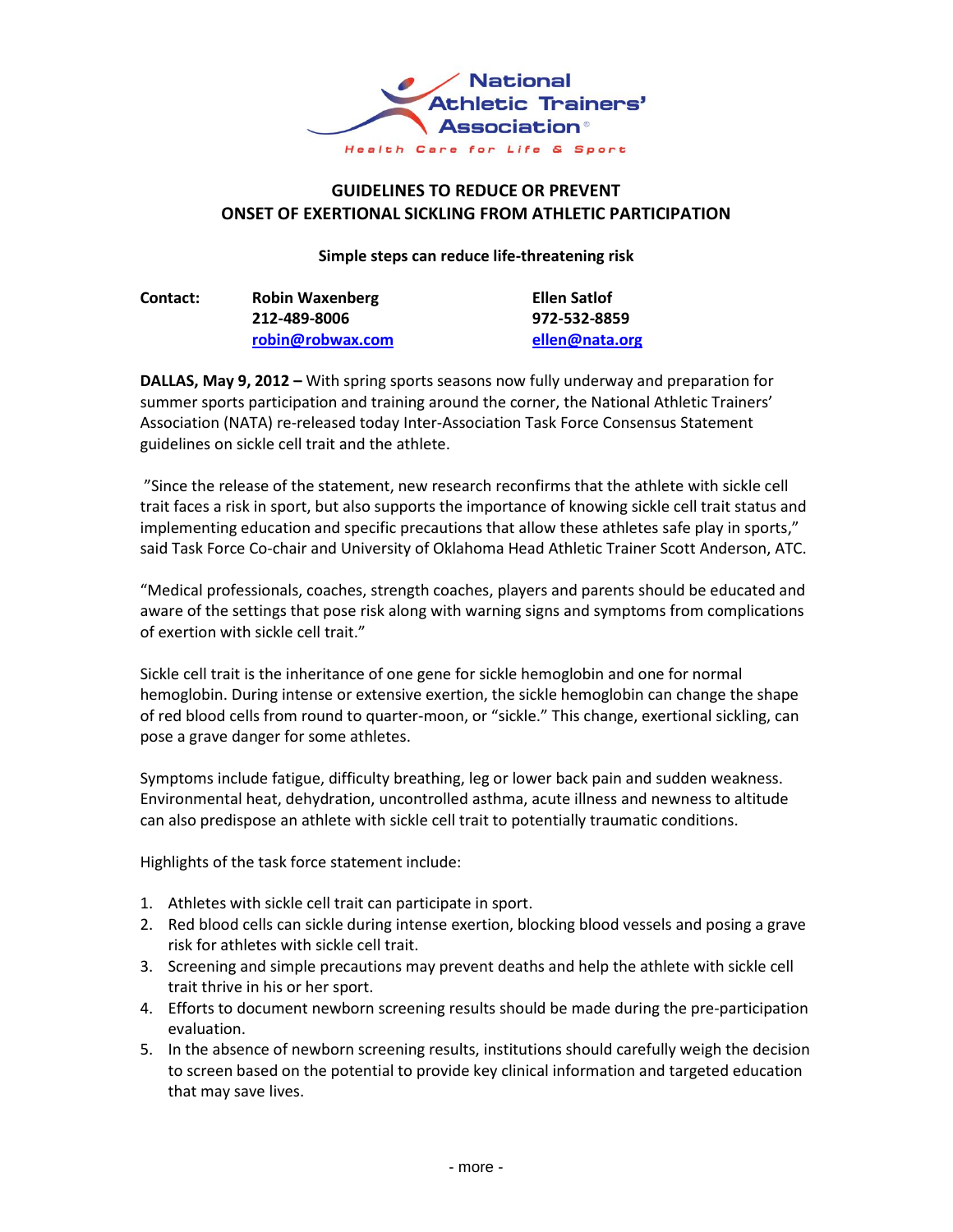- 6. Irrespective of screening, institutions should educate staff, coaches and athletes on the potentially lethal nature of this condition.
- 7. Education and precautions work best when targeted at those athletes who need it most; therefore, institutions should carefully weigh this factor in deciding whether to screen. All told, the case for screening is strong.

In the event of a sickling collapse, treat it as a medical emergency by doing the following:

- Check vital signs.
- Administer high-flow oxygen, if available, with a non-rebreather face mask.
- Cool the athlete, if necessary.
- If the athlete appears to have slowed mental responses, or as vital signs decline, call 911, attach an AED and transport the athlete to the hospital fast.
- Tell the physicians to expect explosive rhabdomyolysis and grave metabolic complications.
- Proactively prepare by having an Emergency Action Plan and appropriate emergency equipment for all practices and competitions.

Echoing the tenets of the NATA-spearheaded Inter-Association Task Force Consensus Statement:

- The College of American Pathologists recommends athletic programs consider confirming sickle cell trait status in all athletes' preparticipation physical examinations, and if an athlete lacks documentation, that screening be considered to determine his or her status.
- The Sickle Cell Association of Ontario, Canada, supports the potential of screening to protect the health of athletes with sickle cell trait and ensure that they have successful sports careers.
- Data from the U.S. National Sudden Death in Young Athletes Registry support preparticipation screening to prospectively identify athletes with sickle cell trait and to promote training modifications and precautions.
- Research affirms moderation in exercise providing a margin of safety for the working athlete with sickle cell trait.

Anderson acknowledges controversial claims that the deaths are rare, the complications are due to exertional heat illness, and that "universal precaution" should be applied to sport instead of screening. "The evidence is otherwise as NCAA Division-I football players with sickle cell trait have a risk of death 37 times greater than those without the trait," he said. "Athletes with the trait who experience complications often lack clinical heat illness, and there is no model where "universal precautions" have been routinely successful.

According to Anderson, "Knowledge, education, precaution, and creating an environment that encourages and supports athletes with sickle cell trait are critical."

An electronic version of the NATA task force consensus statement is available at: <http://www.nata.org/sites/default/files/SickleCellTraitAndTheAthlete.pdf>

## **About NATA:**

*National Athletic Trainers' Association (NATA) – Health Care for Life & Sport*